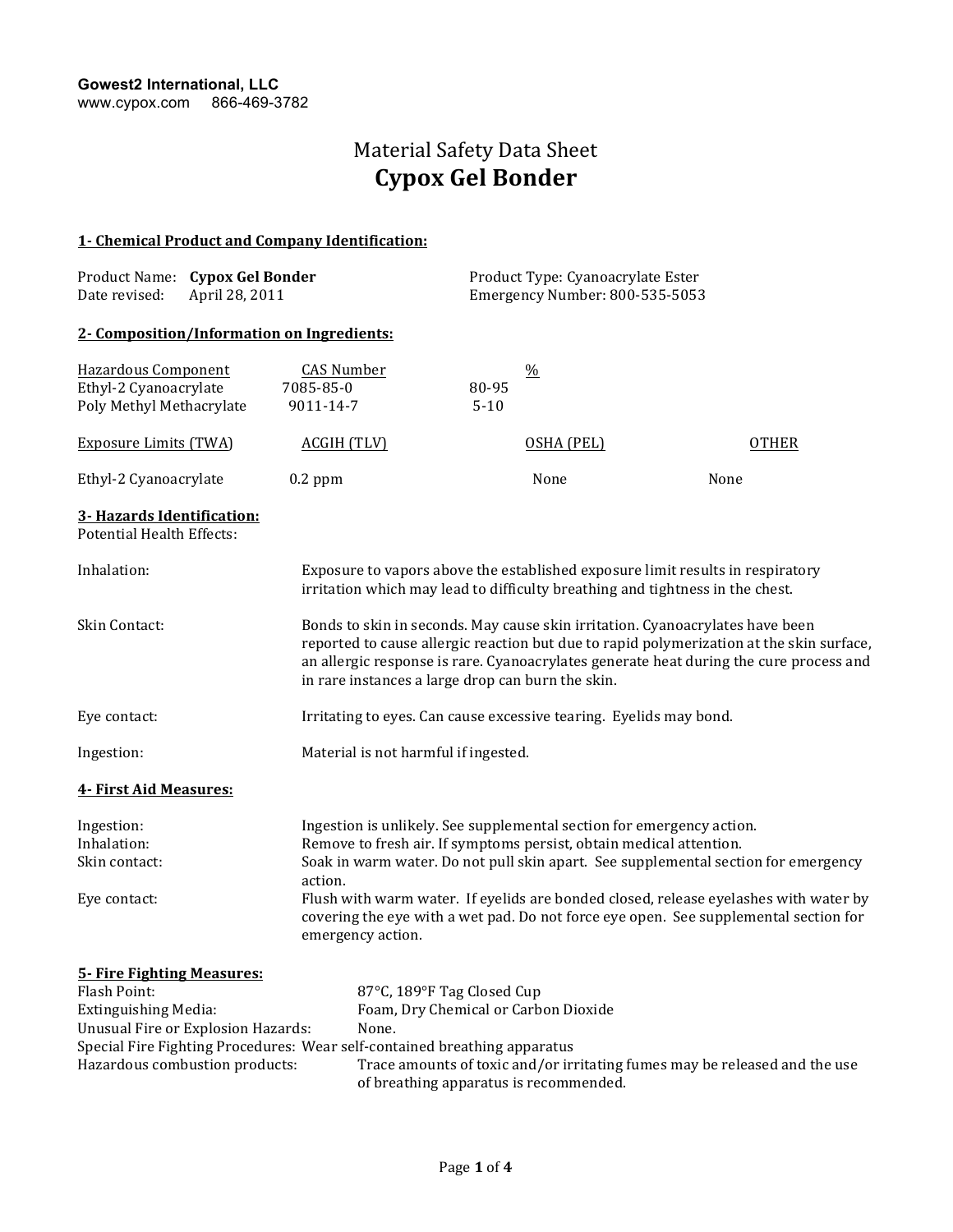# Material Safety Data Sheet **Cypox Gel Bonder**

#### **6-Accidental Release Measures**

| Steps to be taken in case of spill or leak: Do not use cloths for clean-up. Flood spilled material with water to polymerize. |
|------------------------------------------------------------------------------------------------------------------------------|
| Cured material can be scraped up and disposed of as non-hazardous waste.                                                     |
| Make sure spill area is well ventilated.                                                                                     |

## **7- Handling and Storage:**

| Safe storage: | Store away from heat and direct sunlight to maximize shelf life. Store inside in a dry                                                                                |
|---------------|-----------------------------------------------------------------------------------------------------------------------------------------------------------------------|
|               | location. Keep container tightly closed.                                                                                                                              |
| Handling:     | Avoid contact with skin, eyes, and clothing. Avoid breathing vapor or mist. Avoid<br>contact with paper goods or fabric. Contact with these materials may cause rapid |
|               | polymerization which can generate smoke and strong irritating vapors.                                                                                                 |

### **8-** Protective Equipment:

| Ventilation:            | Local exhaust ventilation is recommended to maintain vapor level below exposure<br>limits. |
|-------------------------|--------------------------------------------------------------------------------------------|
| Respiratory protection: | Observe OSHA regulations for respiratory use (29 CFR 1910.134) Use NIOSH                   |
|                         | approved respirator if there is a potential to exceed exposure limits.                     |
| Skin:                   | Polyethylene or non reactive gloves. Do not use cotton, PVC, or nylon. See                 |
|                         | supplemental page for more information.                                                    |
| Eye protection:         | Safety glasses or goggles with side shields.                                               |

#### **9- Physical and Chemical Properties:**

| Appearance:                | Clear gel                         |
|----------------------------|-----------------------------------|
| Odor:                      | Sharp, irritating                 |
| Odor Threshold:            | $1-2$ ppm                         |
| <b>Boiling Point:</b>      | Greater than $300^{\circ}$ F      |
| <b>Melting Point:</b>      | Not determined                    |
| Vapor Pressure:            | Less than 0.2mm Hg                |
| $pH$ :                     | Not applicable                    |
| Vapor Density:             | Approximately $3$ (Air = 1)       |
| Evaporation rate:          | Not applicable                    |
| Specific Gravity:          | 1.06 at $20^{\circ}$ C            |
| Solubility in water:       | Negligible. Polymerized by water. |
| Partition coefficient:     | Not determined                    |
| Volatile Organic Compound: |                                   |
| (SCQAMD Method 316B)       | $<$ 20 g/l, $<$ 2% (estimated)    |

### **10- Stability and Reactivity**

| Stability:                | Stable under recommended storage conditions.                                         |
|---------------------------|--------------------------------------------------------------------------------------|
| Hazardous Polymerization: | Rapid exothermic polymerization will occur in the presence of water, amines, alkalis |
|                           | and alcohols.                                                                        |
| Incompatibility:          | Polymerized by contact with water, alcohols, amines, and alkalis.                    |

## **11- Toxicological Information**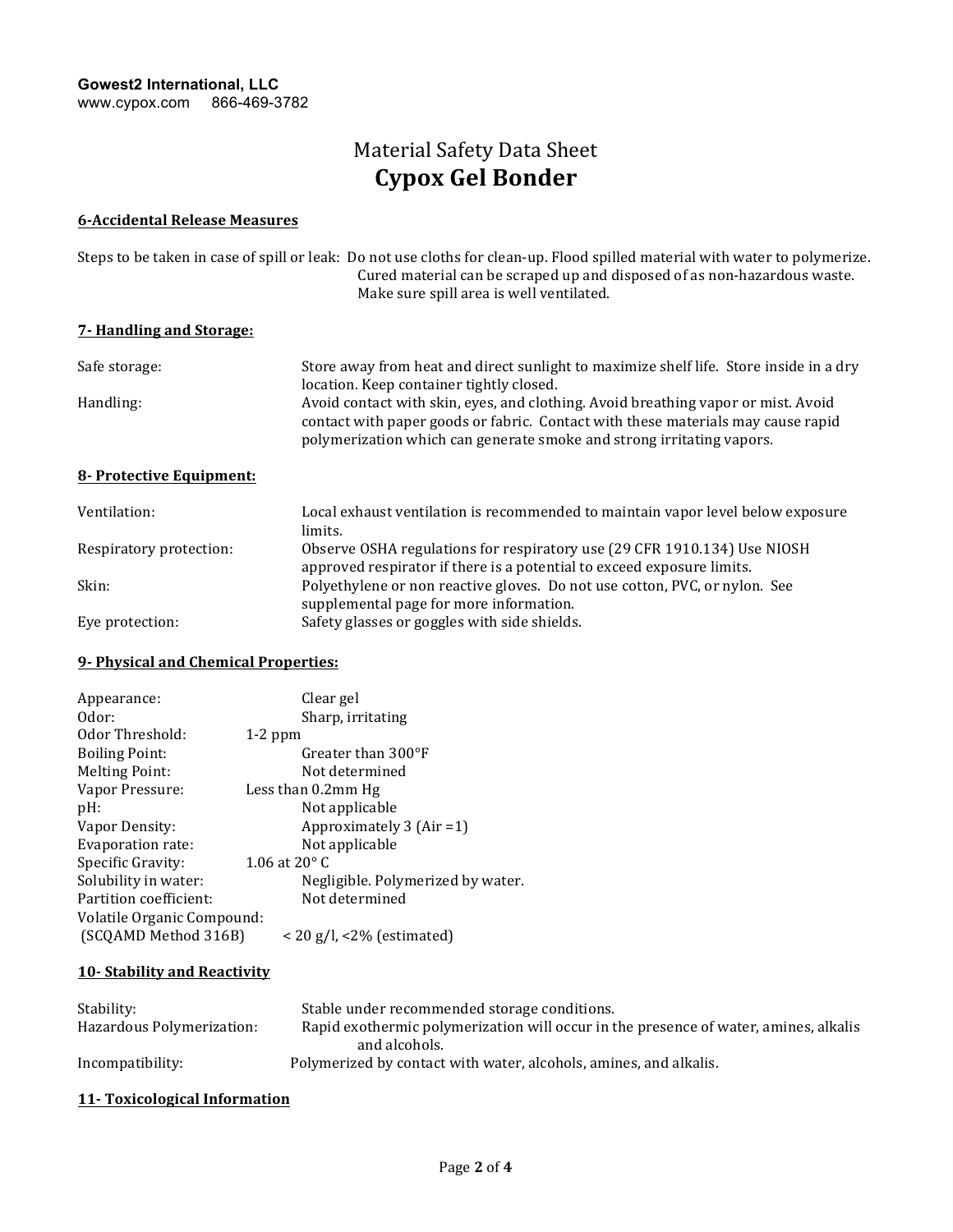**Gowest2 International, LLC** www.cypox.com 866-469-3782

## Material Safety Data Sheet **Cypox Gel Bonder**

Acute oral LD50 >5000mg/kg (rat) (estimated). Acute dermal LD50> 2000 mg/kg (rabbit) (estimated).

#### **12-Ecological Information**

No Data 

#### **13-** Disposal Considerations:

Disposal procedures: Dispose of in accordance with Federal, State and local regulations. Not a RCRA hazardous waste.

#### **14-** Transportation Information:

Domestic Ground Transport:

Non hazardous material as defined by the transportation regulations.

International Air Transportation (ICAO/IATA): Non hazardous material as defined by the transportation regulations.

#### Water transportation (IMO/IMDG):

Non hazardous material as defined by the transportation regulations.

## **15- Regulatory Information**

| TSCA 8b Inventory status:         | All components are listed or exempt                                                         |
|-----------------------------------|---------------------------------------------------------------------------------------------|
| CERCLA/SARA Section 302 EHS: None |                                                                                             |
|                                   | CERCLA/SARA Section 311/312: Immediate health hazard, Delayed health hazard, Fire, Reactive |
| CERCLA SARA 313:                  | None                                                                                        |
| California Proposition 65:        | None                                                                                        |
| Canada DSL/NDSL:                  | All components are listed or exempt                                                         |
| WHMIS hazard class:               | B.3, D.2.B                                                                                  |

## **16-** Other Information

| NFPA Hazard Code® | HMIS Hazard Code®                  |
|-------------------|------------------------------------|
|                   |                                    |
|                   |                                    |
|                   |                                    |
| No water          | Personal protection: See Section 8 |
|                   |                                    |

**First Aid Supplement**